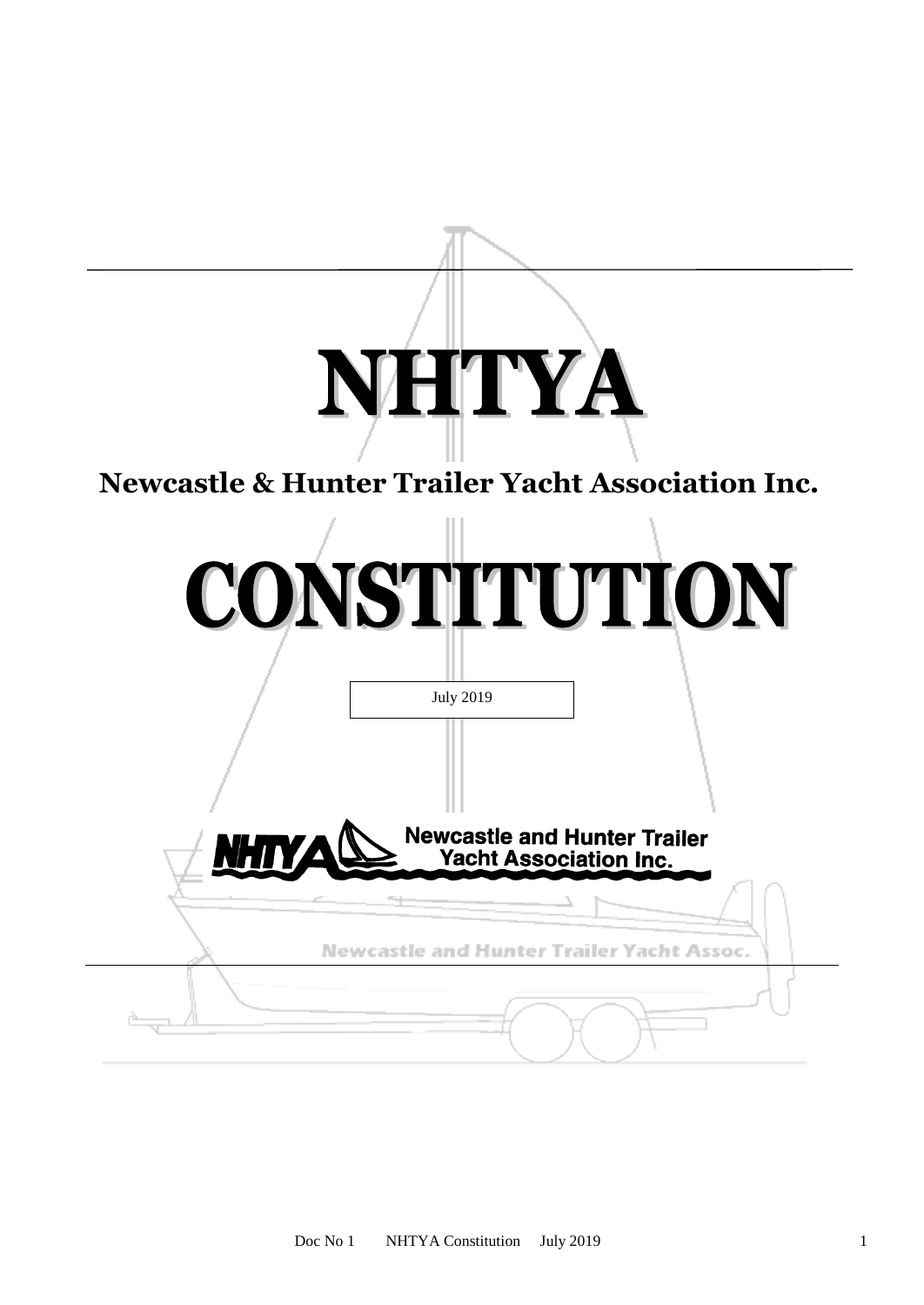# **Contents**

| Part 1 - Preliminary                         |    |                                                           | 13 |
|----------------------------------------------|----|-----------------------------------------------------------|----|
|                                              |    |                                                           | 13 |
|                                              | 3  |                                                           | 14 |
|                                              | 3  |                                                           | 14 |
|                                              | 3  |                                                           | 14 |
| Part 2 - Membership                          |    |                                                           | 15 |
| 4. Membership qualifications                 | 3  |                                                           | 15 |
|                                              | 4  | 36. Appointment of proxies                                | 15 |
|                                              | 5  |                                                           |    |
| 7. Membership entitlements not transferable  | 5  | Part 5 - Miscellaneous                                    |    |
| 8. Resignation of membership                 | 5  |                                                           | 15 |
|                                              | 5  |                                                           | 15 |
|                                              | 6  |                                                           | 16 |
|                                              | 6  | 40. Alteration of objects and rules                       | 16 |
| 12. Resolution of internal disputes          | 6  |                                                           | 16 |
| 13. Disciplining of members                  | 6  |                                                           | 16 |
| 14. Right of appeal of disciplined member    |    |                                                           | 17 |
|                                              |    |                                                           | 17 |
| <b>Part 3 - The Committee</b>                |    | 45. Use of Technology at Committee and General meetings17 |    |
| 15. Powers of the committee                  | 7  |                                                           |    |
| 16. Constitution and membership of Committee | 8  |                                                           |    |
|                                              | 8  |                                                           |    |
|                                              | 9  |                                                           |    |
|                                              | 9  |                                                           |    |
| 20. Casual vacancies                         | 9  |                                                           |    |
| 21. Club Documents                           | 9  |                                                           |    |
|                                              | 10 |                                                           |    |
| 23. Meetings and quorum                      | 10 |                                                           |    |
| 24. Delegation by committee to sub committee |    | dHunter Trailer Yacht Assoc.                              |    |
| 25. Voting and decisions                     | 11 |                                                           |    |
| <b>Part 4 - General Meetings</b>             |    |                                                           |    |
| 26. General Meetings holding of              | 12 |                                                           |    |
| 27. Annual General Meetings calling of and   |    |                                                           |    |
|                                              | 12 |                                                           |    |
| 28. Special General Meetings calling of      | 12 |                                                           |    |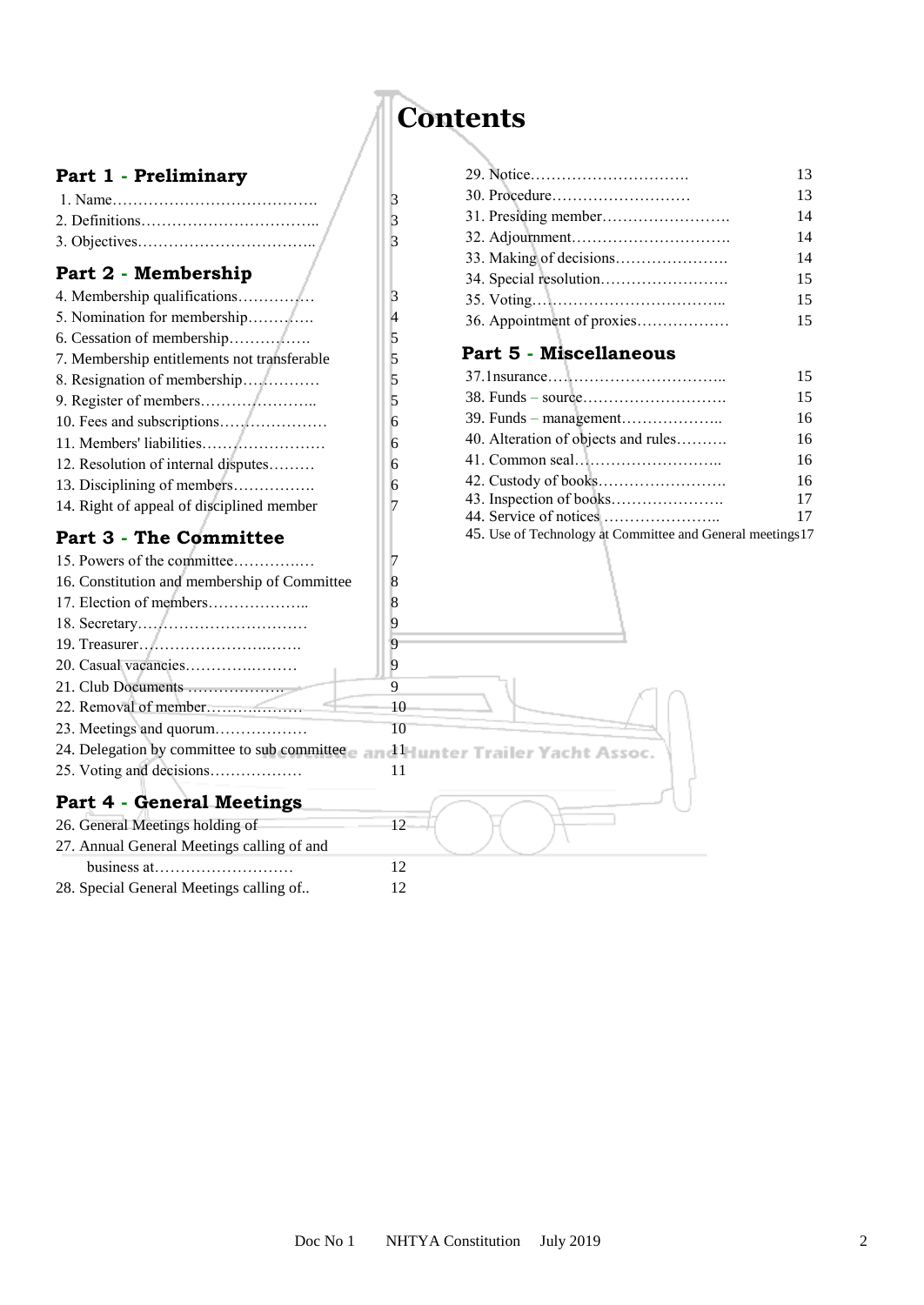## **Part 1 - Preliminary**

## **1. Name**

The name of the Association shall be "The Newcastle and Hunter Trailer Yacht Association Incorporated"

## **2. Definitions**

(1) In these rules:

**Director-General** means the Director-General of the Department of Fair Trading. **ordinary member** means a member of the committee who is not an office-bearer of the association, as referred to in rule 16(1) b)

**secretary** means:

- a) the person holding office under these rules as secretary of the association, or
- b) if no such person holds that office the public officer of the association.

**general meeting** means a general meeting of the association other than an annual general meeting.

*the Act* means the *Associations Incorporation Act 1984*.

**the Regulation** means the *Associations Incorporation Regulation 1999*.

- (2) In these rules:
	- (a) a reference to a function includes a reference to a power, authority and duty, and
	- (b) a reference to the exercise of a function includes, if the function is a duty, a reference to the performance of the duty.
- (3) The provisions of the Interpretation Act 1987 apply to and in respect of these rules in the same manner as those provisions would so apply if these rules were an instrument made under the Act.

## **3. Objectives**

- (1) To provide and encourage all aspects of trailer yachting.
- (2) To organise sailing and social events for members and families.
- (3) To provide a forum where members, family and friends can gather to discuss aspects of sailing and trailer yachting.
- (4) To publish a periodical Newsletter.

## **Part 2 - Membership**

## **4. Membership qualifications**

- (1) A person is qualified to be a member of the association if, but only if.
	- a) the person is a person referred to in section  $15(1)$  (a), (b) or (c) of the Act and has not ceased to be a member of the association at any time after incorporation of the association under the Act,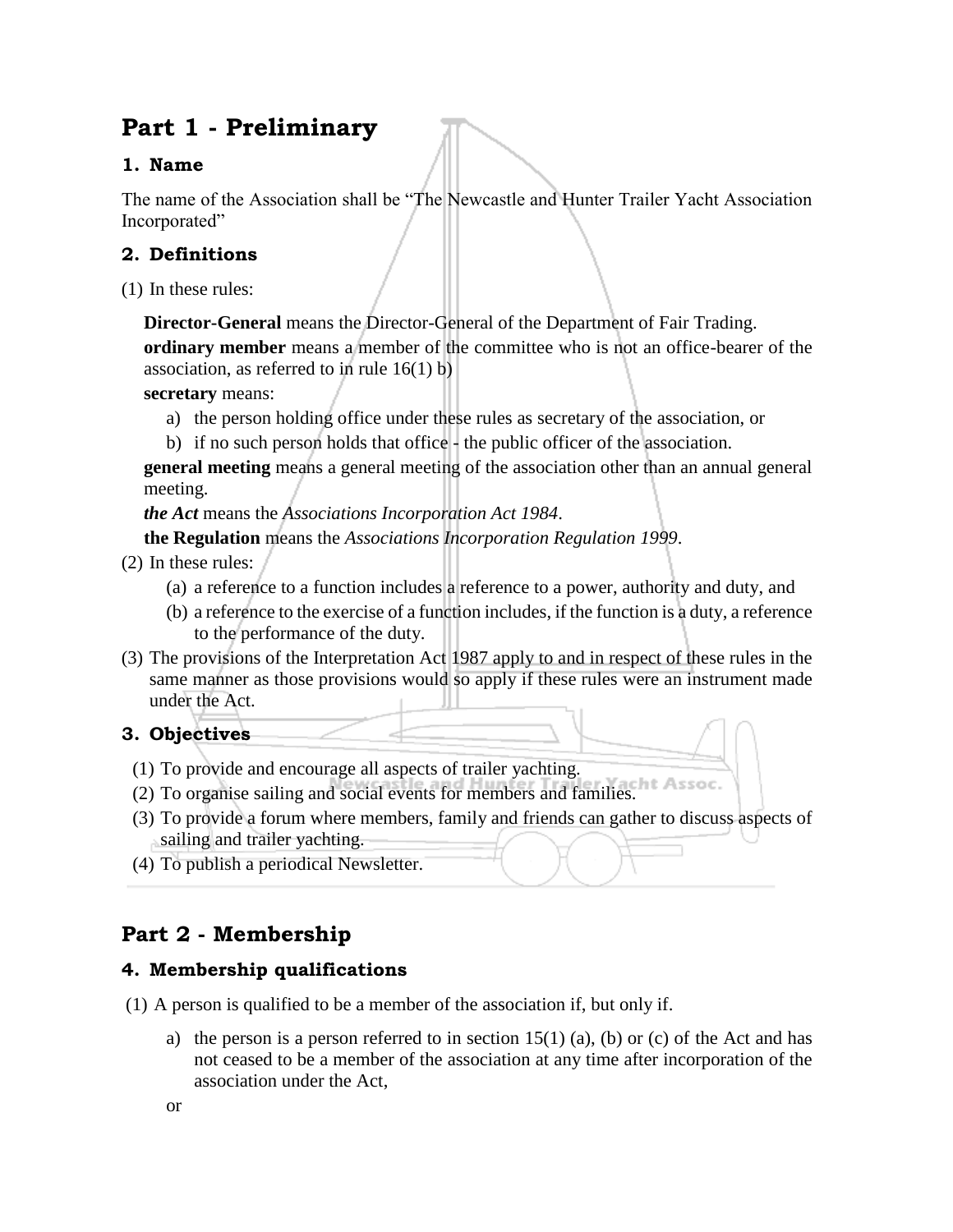- b) the person is a natural person:
	- (i) who has been nominated for membership of the association as provided by rule 5, and
	- (ii) who has been approved for membership of the association by the committee of the association.
- (2) Membership entitles a maximum of two (2) persons to membership privileges of the Association. In the case of joint boat owners it is the two persons nominated on the current membership form and in all other instances it is the boat owner, or nominated member, and his or her spouse or partner as nominated on the current membership form.
- (3) Life Membership
	- a) any person or persons who have been a financial member for a minimum of 10 years and, in the opinion of the Management Committee has rendered valuable and exceptional service to the Association, may be proposed by resolution of the Management Committee to an Annual General Meeting, to be admitted as a "Life Member" of the Association.
	- b) a life member may have a nominated spouse/partner who becomes a financial member.

#### **5. Nomination for membership**

(1) A nomination of a person for membership of the association:

- a) must be made in writing (including by email or other electronic means, if the committee so determines) signed by 2 members of the association in the form set out on the New Member Application form, as in the Club Document register, and
- b) must be lodged with the secretary of the association.
- (2) As soon as practicable after receiving a nomination for membership, the secretary must refer the nomination to the committee, which is to determine whether to approve or to reject the nomination.
- (3) As soon as practicable after the committee makes that determination, the secretary must:
	- a) notify the nominee, in writing, (including by email or other electronic means, if the committee so determines) that the committee approved or rejected the nomination (whichever is applicable), and
	- b) if the committee approved the nomination, request the nominee to pay (within the period of 28 days after receipt by the nominee of the notification) the sum payable under these rules by a member as entrance fee and annual subscription.
- (4) The secretary must, on payment by the nominee of the amounts referred to in clause (3) (b) within the period referred to in that provision, Advise the clubs Public Officer of all relevant details needed to enter the nominee's names in the register of members and, on the name being so entered, the nominee becomes a member of the association.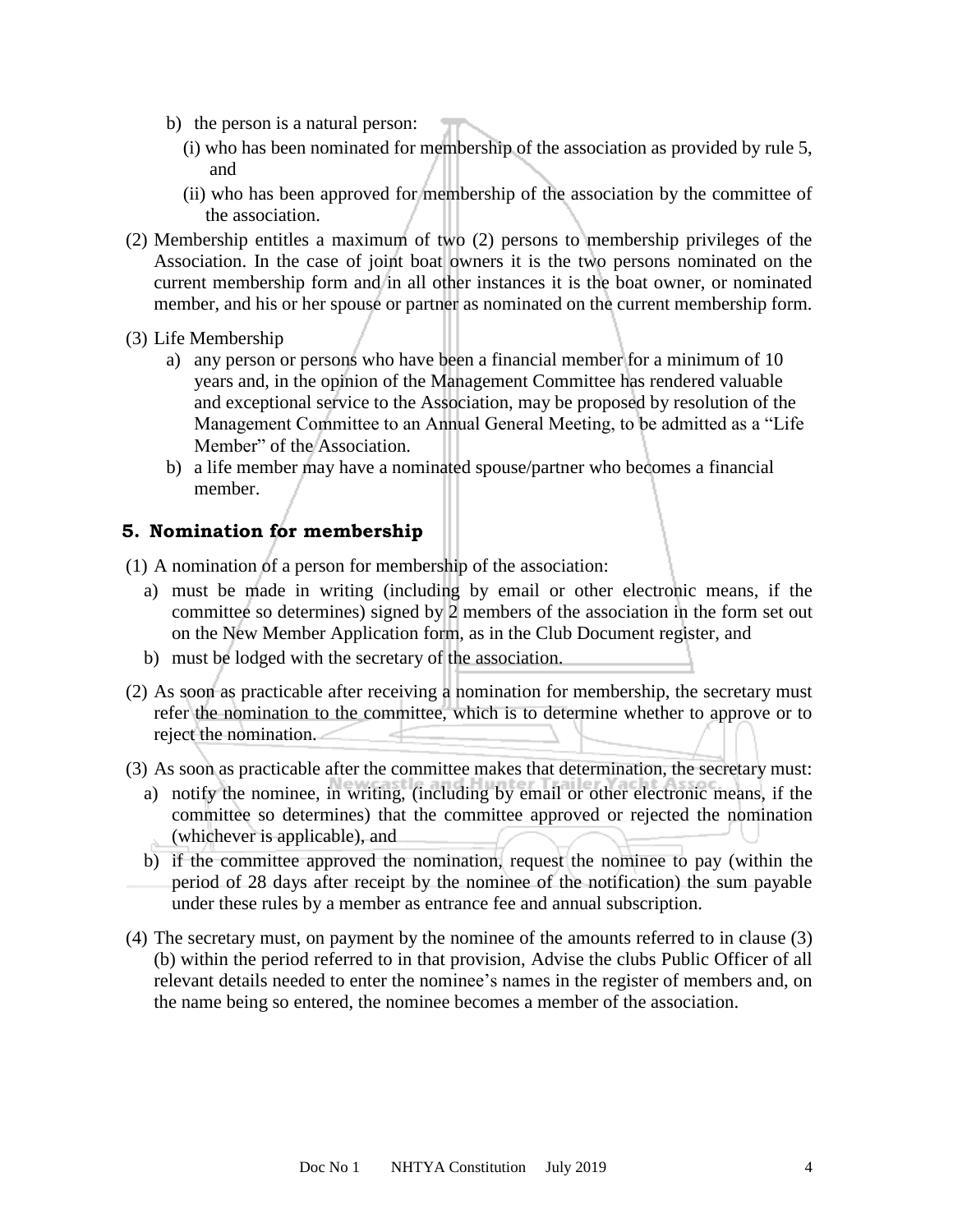#### **6. Cessation of membership**

A person ceases to be a member of the association if the person:

- a) dies, or
- b) resigns membership, or
- c) is expelled from the association, or
- d) fails to renew their membership within 2 months from the  $1<sup>st</sup>$  August of that financial year.

## **7. Membership entitlements not transferable**

A right, privilege or obligation, which a person has by reason of being a member of the association:

- a) is not capable of being transferred or transmitted to another person, and
- b) terminates on cessation of the person's membership.

#### **8. Resignation of membership**

- (1) A member of the association is not entitled to resign that membership except in accordance with this rule.
- (2) A member of the association who has paid all amounts payable by the member to the association in respect of the member's membership may resign from membership of the association by first giving to the secretary written notice of at least one month (or such other period as the committee may determine) of the member's intention to resign and, on the expiration of the period of notice, the member ceases to be a member.
- (3) If a member of the association ceases to be a member under clause (2), and in every other case where a member ceases to hold membership, the secretary must make an appropriate entry in the register of members recording the date on which the member ceased to be a member.

# **9. Register of members**<br>**Mewcastle and Hunter Trailer Yacht Assoc.**

- (1) The public officer of the Association must establish and maintain a register of members of the association specifying the name and address of each person who is a member of the association together with the date on which the person became a member.
- (2) The register of members must be kept at the principal place of administration of the association and must be open for inspection, free of charge, by any member of the association at any reasonable hour.
- (3) A member of the association may obtain a copy of any part of the register on payment of a fee of \$1 for each page copied or, if some other amount is determined by the committee, that other amount.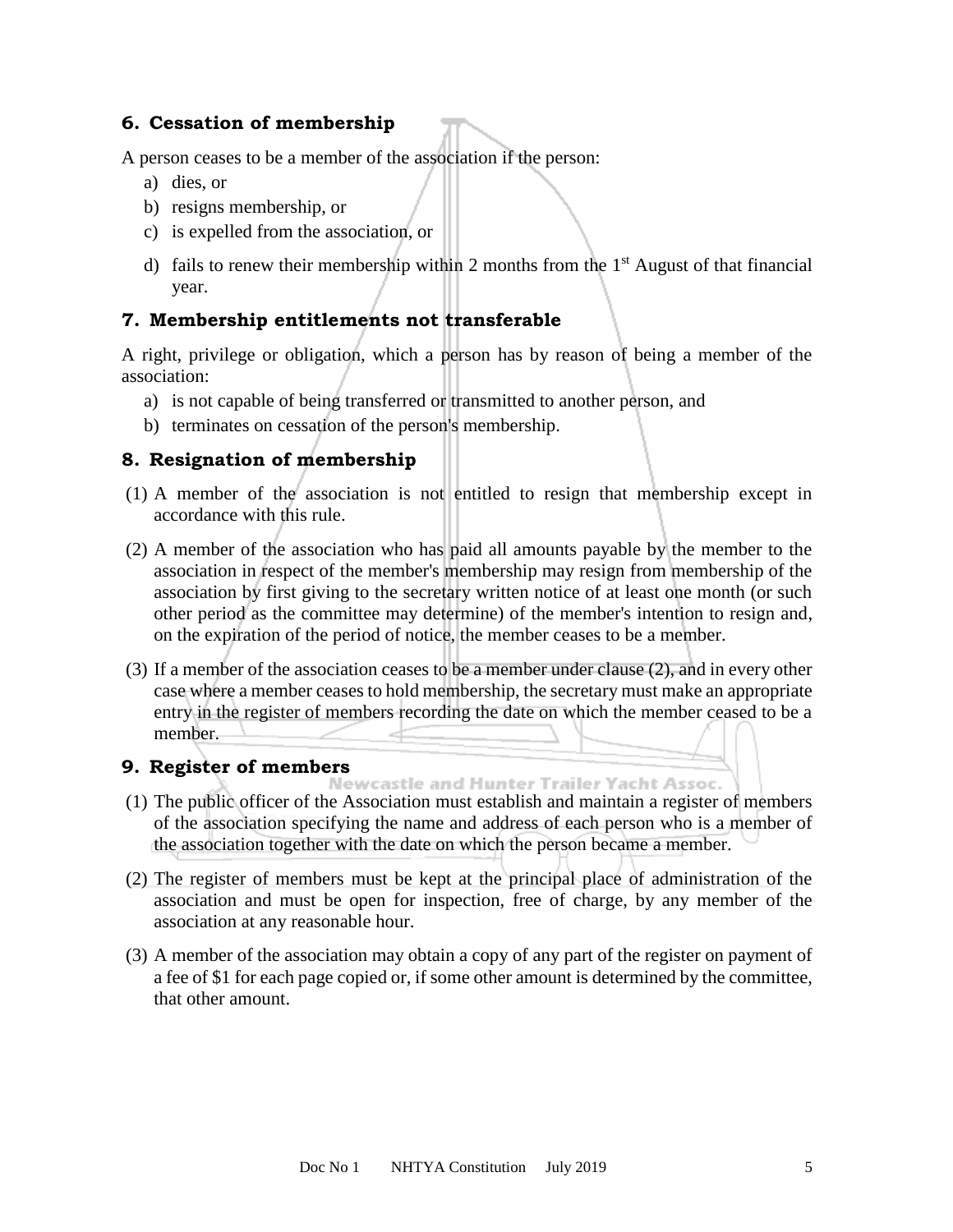#### **10. Fees and subscriptions**

- (1) Annual subscriptions shall become due on  $1<sup>st</sup>$  August each year.
- (2) The amount of subscription shall be decided at the General Meeting prior to July  $1<sup>st</sup>$ .
- (3) Members joining after  $1<sup>st</sup>$  May each year shall be fully paid up members for the following year, provided they pay any increase in the subscription decided at the said Meeting.
- (4) If subscriptions are not paid by the  $1<sup>st</sup>$  October, membership will cease.

#### **11. Members' liabilities**

The liability of a member of the association to contribute towards the payment of the debts and liabilities of the association or the costs, charges and expenses of the winding up of the association is limited to the amount, if any, unpaid by the member in respect of membership of the association as required by rule 10.

## **12. Resolution of internal disputes**

- (1) Disputes between members (in their capacity as members) of the association, and disputes between members and the association, are to be referred to a community justice centre for mediation in accordance with the Community Justice Centres Act 1983.
- (2) At least 7 days before a mediation session is to commence, the parties are to exchange statements of the issues that are in dispute between them and supply copies to the mediator.

## **13. Disciplining Of members**

- (1) A complaint may be made to the committee by any person that a member of the association:
	- a) has persistently refused or neglected to comply with a provision or provisions of these rules, or
	- b) has persistently and wilfully acted in a manner prejudicial to the interests of the Newcastle and Hunter Trailer Yacht Assoc. association.

(2) On receiving such a complaint, the committee:

- a) must cause notice of the complaint to be served on the member concerned; and
- b) must give the member at least 14 days from the time the notice is served within which to make submissions to the committee in connection with the complaint, and
- c) must take into consideration any submissions made by the member in connection with the complaint.
- (3) The committee may, by resolution, expel the member from the association or suspend the member from membership of the association if after considering the complaint and any submissions made in connection with the complaint; it is satisfied that the facts alleged in the complaint have been proved.
- (4) If the committee expels or suspends a member, the secretary must, within 7 days after the action is taken, cause written notice to be given to the member of the action taken, of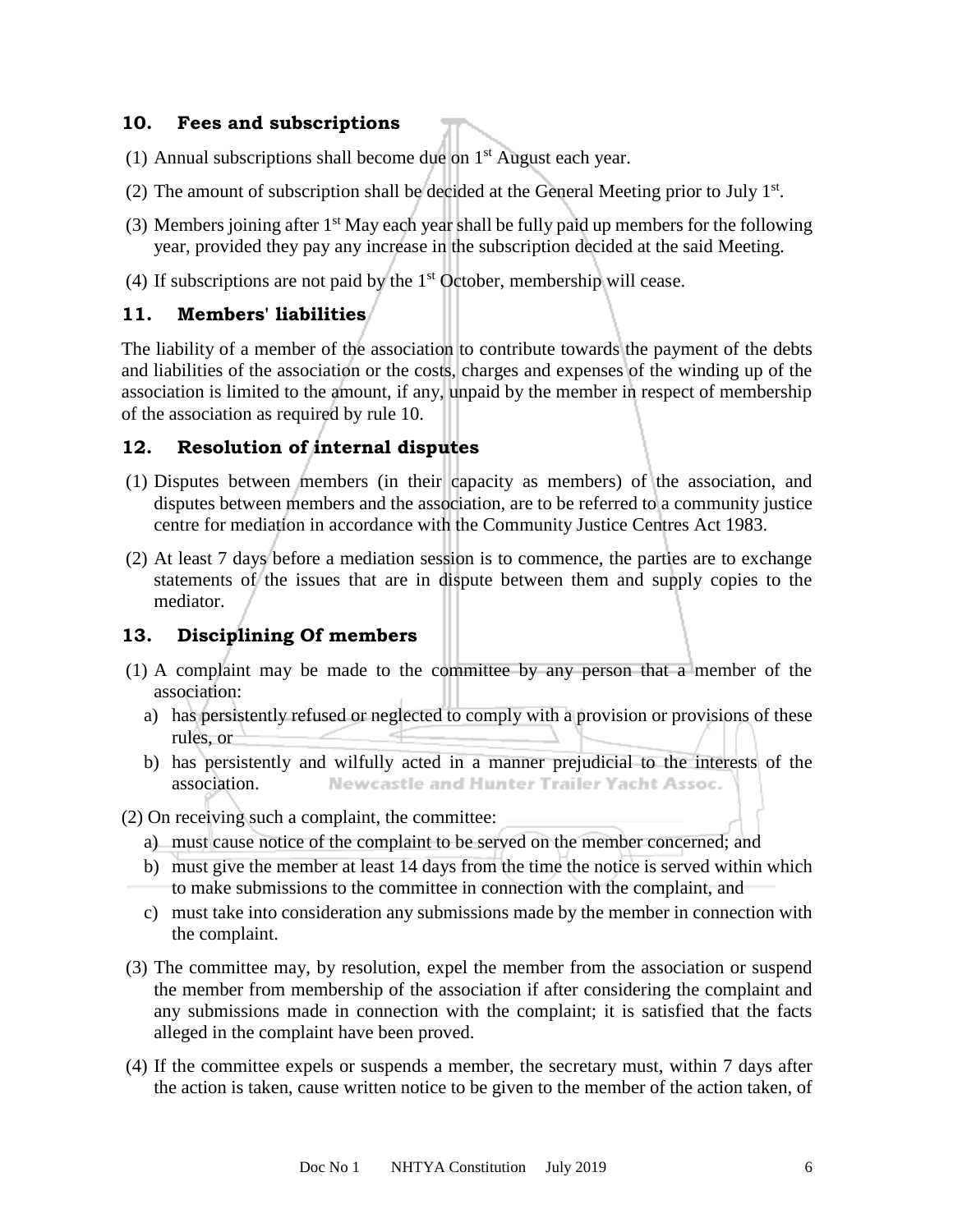the reasons given by the committee for having taken that action and of the member's right of appeal under rule 14.

- (5) The expulsion or suspension does not take effect:
	- a) until the expiration of the period within which the member is entitled to appeal against the resolution concerned,

or

b) if within that period the member exercises the right of appeal, unless and until the association confirms the resolution under rule 14(5), whichever is the later.

## **14. Right of appeal of disciplined member**

- (1) A member may appeal to the association in general meeting against a resolution of the committee under rule 13, within 7 days after notice of the resolution is served on the member, by lodging with the secretary a notice to that effect.
- (2) The notice may, but need not, be accompanied by a statement of the grounds on which the member intends to rely for the purposes of the appeal.
- (3) On receipt of a notice from a member under clause (1), the secretary must notify the committee, which is to convene a general meeting of the association to be held within 28 days after the date on which the secretary received the notice.
- (4) At a general meeting of the association convened under clause (3):
	- a) no business other than the question of the appeal is to be transacted, and
	- b) the committee and the member must be given the opportunity to state their respective cases orally or in writing, or both, and
	- c) the members present are to vote by secret ballot on the question of whether the resolution should be confirmed or revoked.
- (5) If at the general meeting the association passes a special resolution in favour of the confirmation of the resolution, the resolution is confirmed.

Newcastle and Hunter Trailer Yacht Assoc.

## **Part 3 - The committee**

#### **15. Powers of the committee**

- (1) The committee is to be called the Management Committee of the association and, subject to the Act, the Regulation and these rules and to any resolution passed by the association in general meeting:
	- a) is to control and manage the affairs of the association, and
	- b) may exercise all such functions as may be exercised by the association, other than those functions that are required by these rules to be exercised by a general meeting of members of the association, and
	- c) has power to perform all such acts and do all such things as appear to the committee to be necessary or desirable for the proper management of the affairs of the association.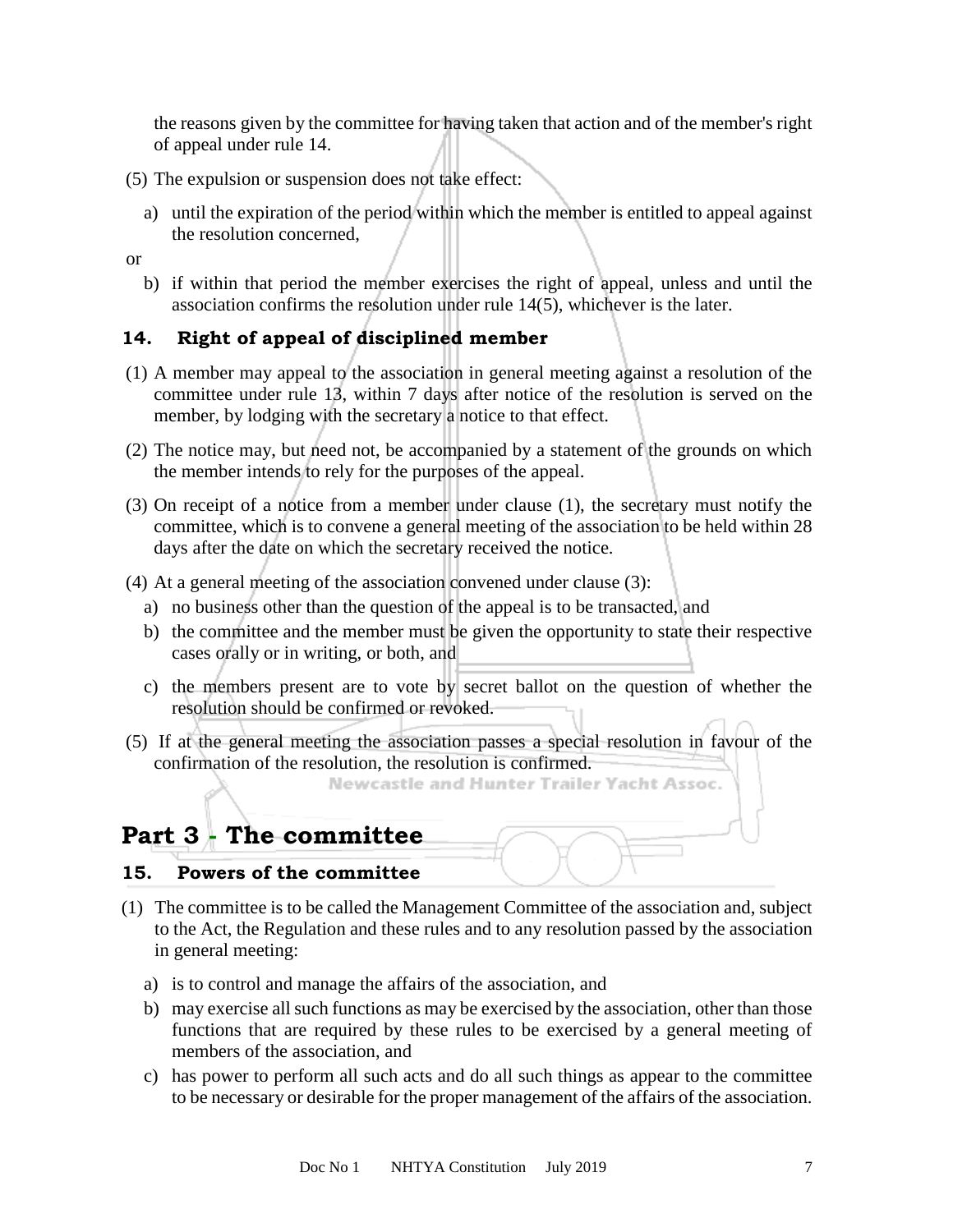#### **16. Constitution and membership of the Management Committee**

- (1) The Management Committee is to consist of.
- a) the office-bearers of the association, and
- b) 3 ordinary members and a minimum of 2 and up to 3 Sailing Australia accredited equipment auditors and the Race Organiser, each of whom is to be elected at the annual general meeting of the association under rule 17.
- (2) The office-bearers of the association are to be:
- a) the Commodore
- b) the Vice-Commodore
- c) the Past-Commodore
- d) the treasurer, and
- e) the secretary
- (3) Each member of the committee is, subject to these rules, to hold office until the conclusion of the annual general meeting following the date of the member's election, but is eligible for re-election subject to rule 16(4).
- (4) In the event of a casual vacancy occurring in the membership of the committee, the committee may appoint a member of the association to fill the vacancy and the member so appointed is to hold office, subject to these rules, until the conclusion of the annual general meeting next following the date of the appointment.

## **17. Election of members**

- (1) Nominations of candidates for election as office-bearers of the association or as ordinary members of the committee:
	- a) Must be made in writing, signed by 2 members of the association and accompanied by the written consent of the candidate (which may be endorsed on the form of the nomination), and
	- b) must be delivered to the secretary of the association prior to the commencement of the annual general meeting at which the election is to take place.
- (2) If insufficient nominations are received to fill all vacancies on the committee, the candidates nominated are taken to be elected.
- (3) If insufficient nominations are received, any vacant positions remaining on the committee are taken to be casual vacancies and filled in accordance with rule 16(4).
- (4) If the number of nominations received is equal to the number of vacancies to be filled, the persons nominated are taken to be elected.
- (5) If the number of nominations received exceeds the number of vacancies to be filled, a ballot is to be held.
- (6) The ballot for the election of office-bearers and ordinary members of the committee is to be conducted at the annual general meeting in such usual and proper manner as the committee may direct.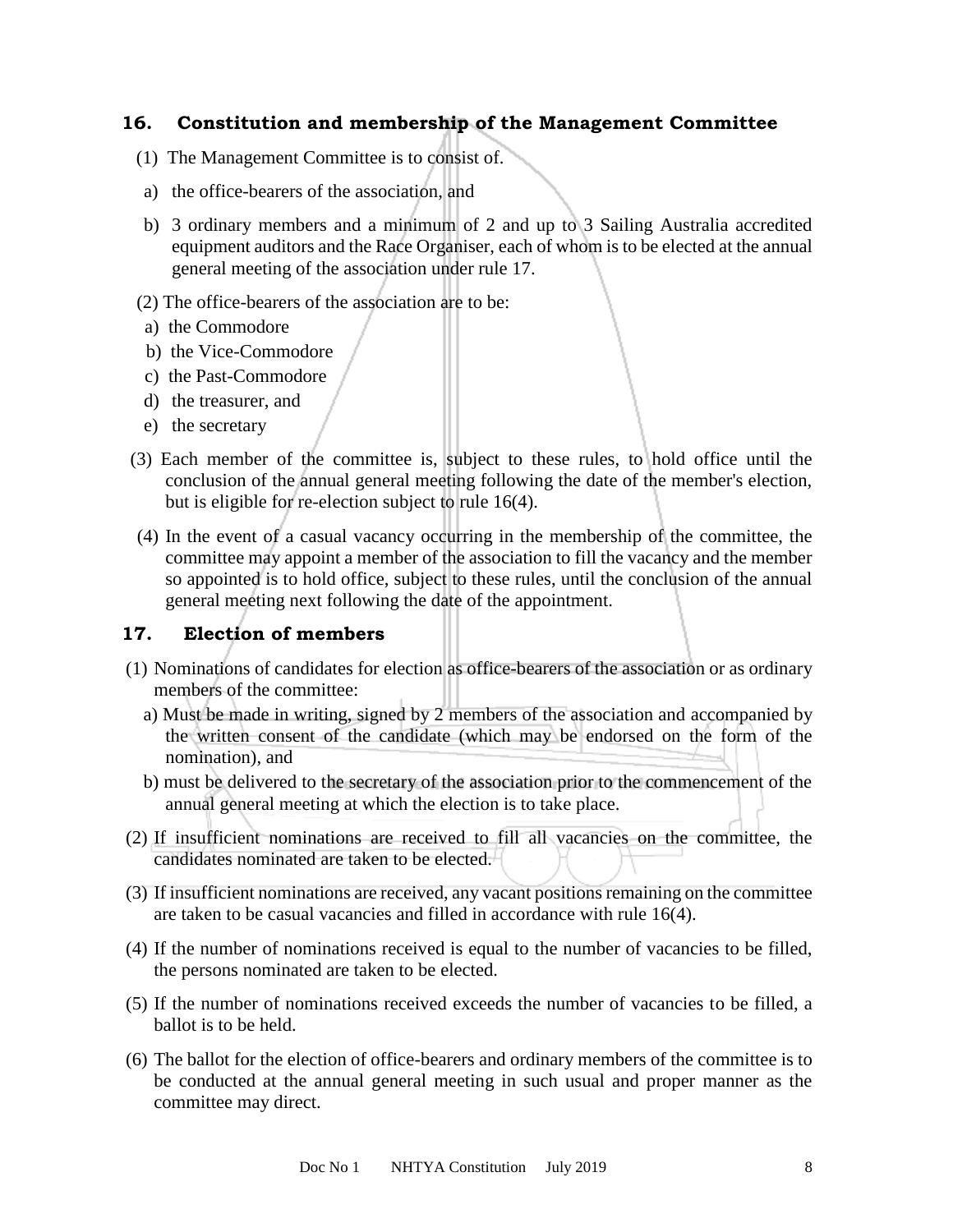#### **18. Secretary**

- (1) The Secretary of the association must, as soon as practicable after being appointed as secretary, lodge notice with the association of his or her address.
- (2) It is the duty of the secretary to keep minutes of.
	- a) all appointments of office bearers and members of the committee,
	- b) the names of members of the committee present at a committee meeting or a general meeting, and
	- c) all proceedings at committee meetings and general meetings.
- (3) Minutes of proceedings at a meeting must be signed by the chairperson of the meeting or by the chairperson of the next succeeding meeting.

#### **19. Treasurer**

It is the duty of the treasurer of the association to ensure:

- a) that all money due to the association is collected and received and that all payments authorised by the association are made; and
- b) that correct books and accounts are kept showing the financial affairs of the association, including full details of all receipts and expenditure connected with the activities of the association.

#### **20. Casual vacancies**

For the purposes of these rules, a casual vacancy in the office of a member of the committee occurs if,

- a) there are insufficient nominations at the Annual General Meeting, or the member:
- b) dies, or
- c) ceases to be a member of the association, or
- d) becomes an insolvent under administration within the meaning of the Corporations Act 2001 of the Commonwealth, or
- e) resigns office by notice in writing given to the secretary, or achit Assoc.
- f) is removed from office under rule 22, or
- g) becomes a mentally incapacitated person, or
- h) is absent without the consent of the committee from all meetings of the committee held during a period of 6 months.

#### **21. Club Documents**

(1) Documents shall be as listed in the Club Document register –

- a) all documents will be available to all members, and
- b) kept on file with the Public Officer and the Commodore, and
- c) changes to any club documents will be brought to the attention of all members.
- (2) Twenty one (21) days written notice shall be given to all members of any proposed alterations to the Club Constitution, and such proposed amendments must be adopted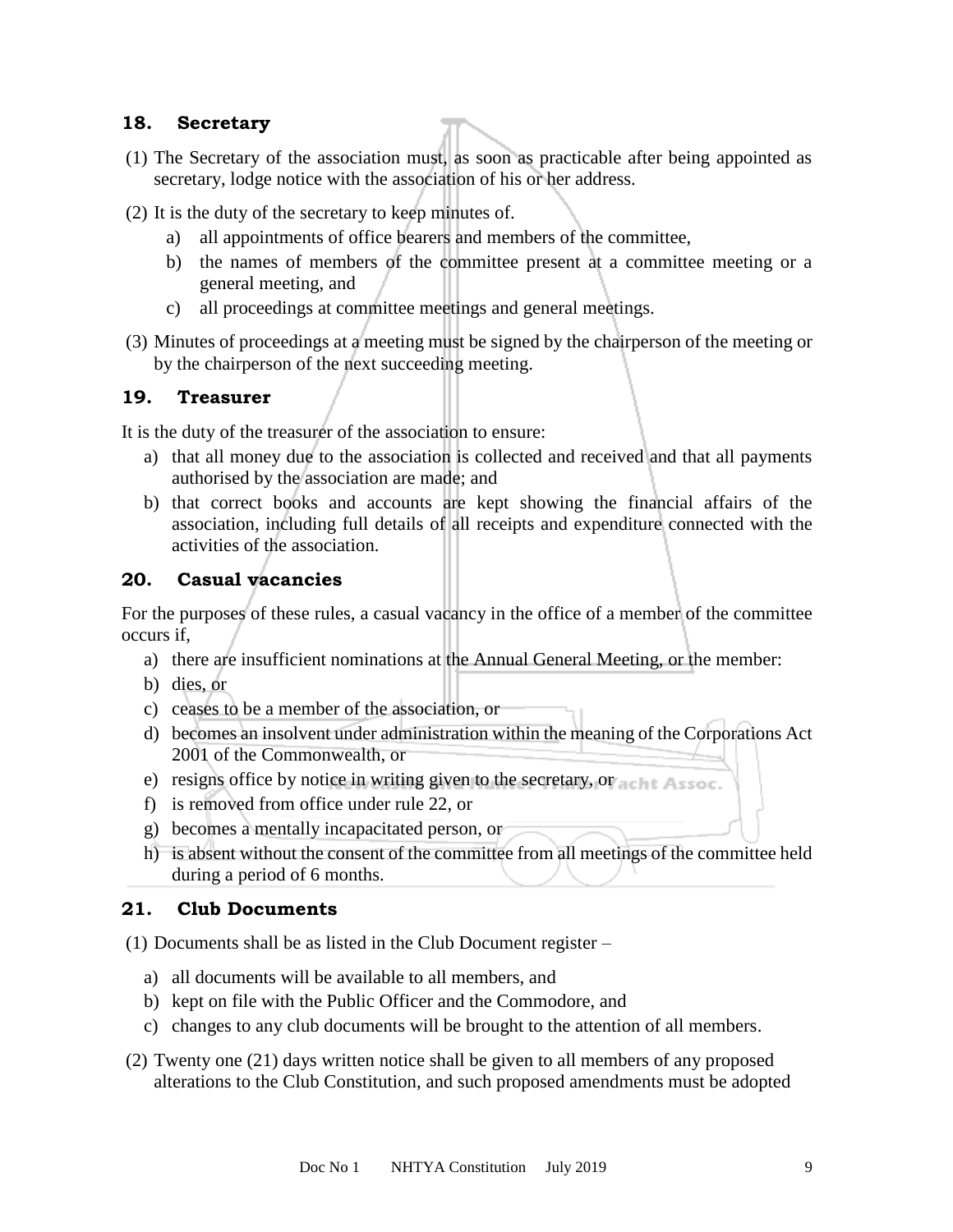by a special resolution of a General Meeting of the Association as set out in clause 34 before being accepted.

#### **22. Removal of member**

- (1) The association in general meeting may be by resolution remove any member of the committee from the office of member before the expiration of the member's term of office and may by resolution appoint another person to hold office until the expiration of the term of office of the member so removed.
- (3) If a member of the committee to whom a proposed resolution referred to in clause (1) relates makes representations in writing to the secretary or Commodore (not exceeding a reasonable length) and requests that the representation be notified to the members of the association, the secretary or the Commodore may send a copy of the representations to each member of the association or, if the representations are not so sent, the member is entitled to require that the representations be read out at the meeting at which the resolution is considered.

#### **23. Meetings and quorum**

- (1) Frequency of meetings of the Management Committee shall be as determined by the Committee at the first meeting of the Committee following the Annual general Meeting, except the Committee must meet at least once in each calendar quarter. Meetings shall be at such place and time as the Committee may determine.
- (2) Additional meetings of the committee may be convened by the Commodore or by any member of the committee.
- (3) Oral or written notice of additional meetings of the committee must be given by the secretary to each member of the committee at least 48 hours (or such other period as many be unanimously agreed on by the members of the committee) before the time appointed for the holding of the meeting.
- (4) Notice of a meeting given under clause (3) must specify the general nature of the business to be transacted at the meeting and no business other than that business is to be transacted at the meeting, except business, which the committee members present at the meeting unanimously agree to treat as urgent business.
- (5) Any 3 members of the committee constitute a quorum for the transaction of the business of a meeting of any committee.
- (6) No business is to be transacted by the committee unless a quorum is present and if, within half an hour of the time appointed for the meeting, a quorum is not present, the meeting is to stand adjourned to the same place and at the same hour of the same day in the following week.
- (7) If at the adjourned meeting a quorum is not present within half an hour of the time appointed for the meeting, the meeting is to be dissolved.
- (8) At a meeting of the committee: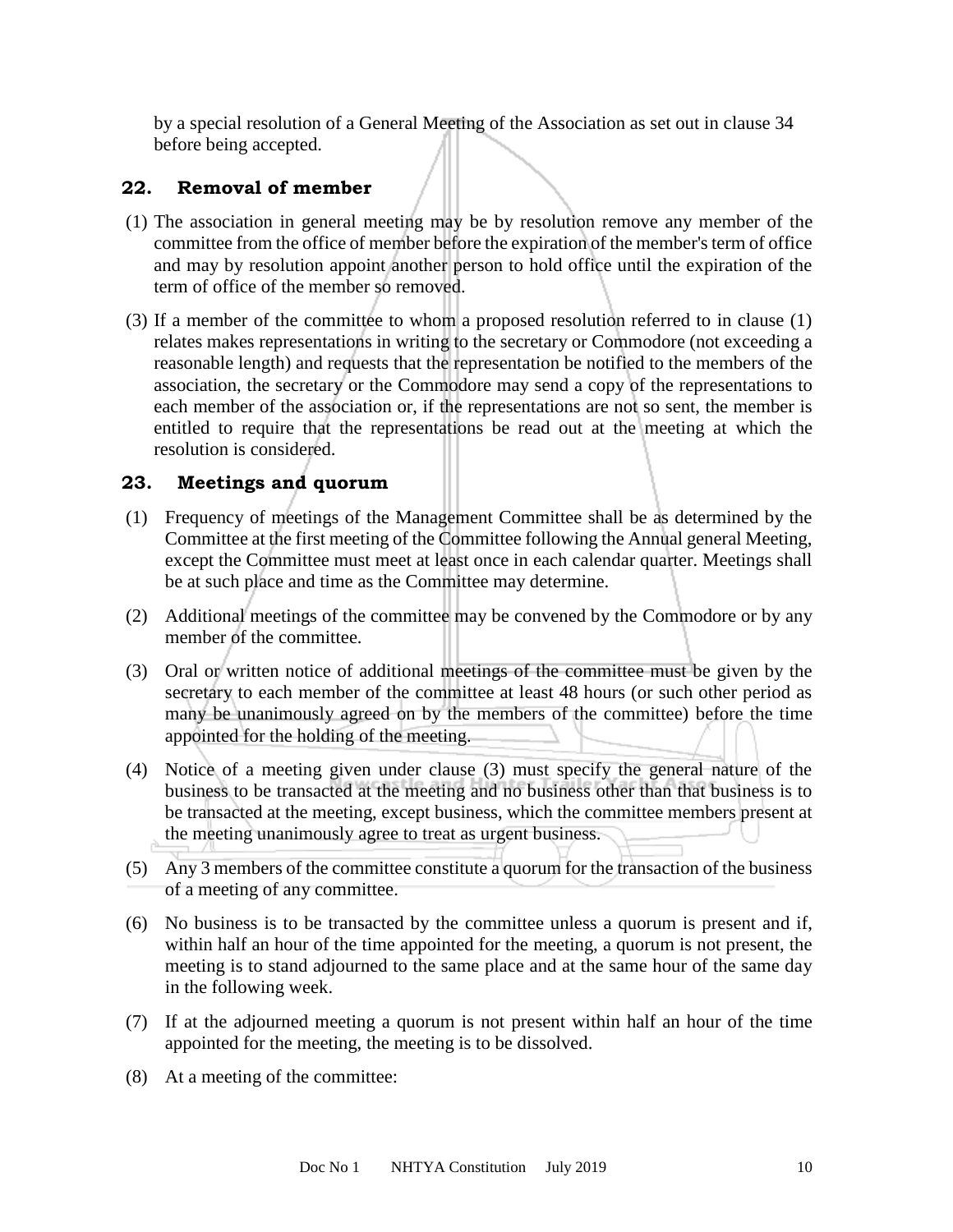a) the Commodore or, in the Commodore's absence, the Vice-Commodore is to preside, or

- b) if the Commodore and the Vice-Commodore are absent or unwilling to act, such one of the remaining members of the committee as may be chosen by the members present at the meeting is to preside.
- (9) Committee meetings may be held at two or more venues using technology that allows members an equal opportunity to participate.

## **24. Delegation by committee to sub-committee**

- (1) The committee may, by instrument in writing, delegate to one or more subcommittees (consisting of such member or members of the association as the committee thinks fit) the exercise of such of the functions of the committee as are specified in the instrument, other than:
	- a) this power of delegation; and
	- b) a function which is a duty imposed on the committee by the Act or by any other law.
- (2) Despite any delegation under this rule, the committee may continue to exercise any function delegated.
- (3) Any act or thing done or suffered by a sub-committee acting in the exercise of a delegation under this rule has the same force and effect as it would have if it had been done or suffered by the committee.
- (4) The committee may, by instrument in writing, revoke wholly or in part any delegation under this rule.
- (5) A sub-committee may meet and adjourn, as it thinks proper.

#### **25. Voting and decisions**

- (1) Questions arising at a meeting of the committee or of any sub-committee appointed by the committee are to be determined by a majority of the votes of members of the committee or sub-committee present at the meeting.
- (2) Each member present at a meeting of the committee or of any sub-committee appointed by the committee (including the person presiding at the meeting) is entitled to one vote but, in the event of an equality of votes on any question, the person presiding may exercise a second or casting vote.
- (3) Subject to rule 23 (5), the committee may act despite any vacancy on the committee.
- (4) Any act or thing done or suffered, or purporting to have been done or suffered, by the committee or by a subcommittee appointed by the committee, is valid and effectual despite any defect that may afterwards be discovered in the appointment or qualification of any member of the committee or subcommittee.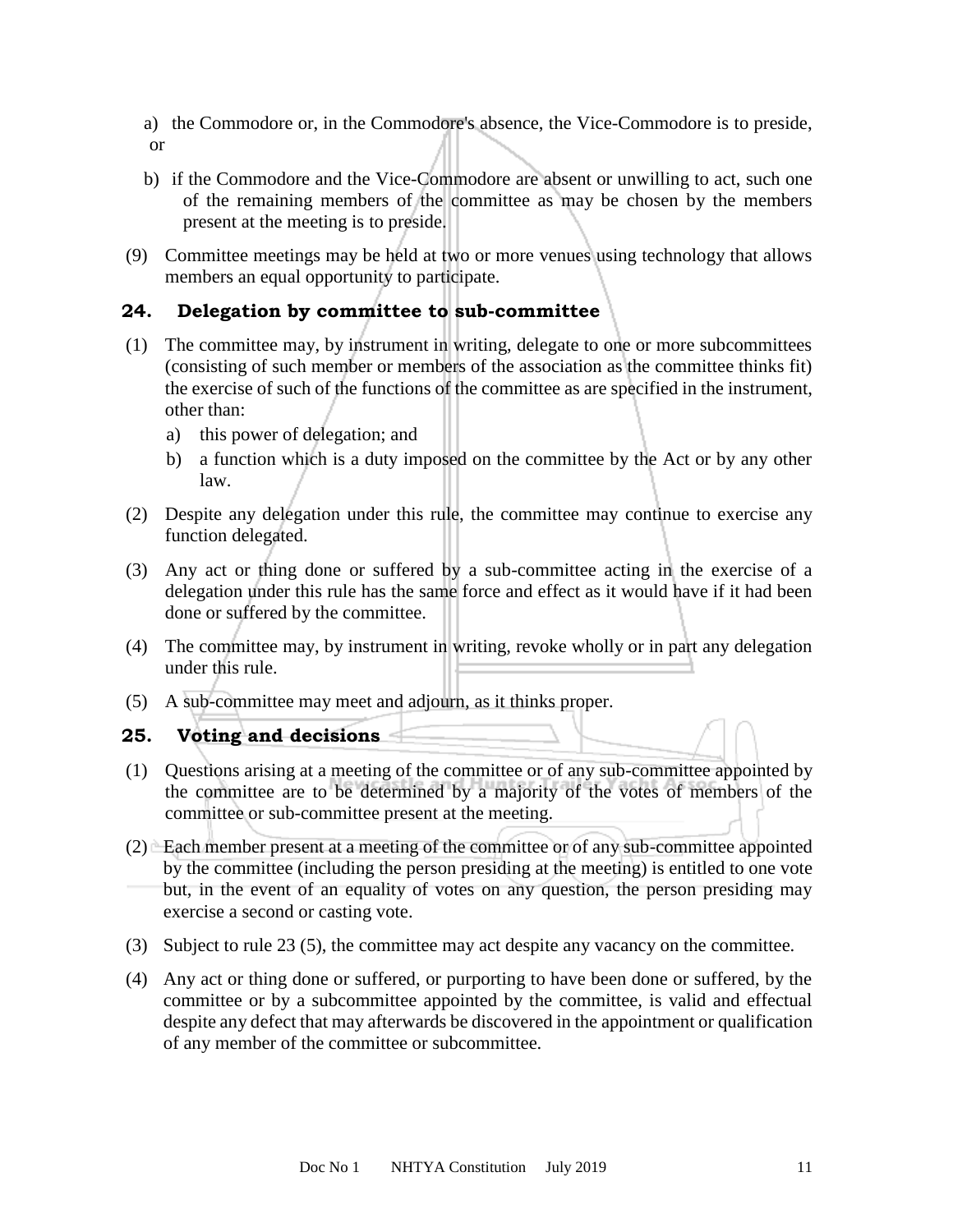## **Part 4 - General meetings**

## **26. General meetings**

General Meetings will be held as per the annual program with the proviso that at least one General Meeting shall be held in each calendar quarter.

## **27. Annual general meetings**

calling of and business at

- (1) The annual general meeting of the association, subject to the Act, shall be held each year in conjunction with the May General Meeting.
- (2) In addition to any other business which may be transacted at an annual general meeting, the business of an annual general meeting is to include the following:
	- a) to receive from the committee reports on the activities of the association during the last preceding financial year,
	- b) to elect office-bearers of the association and ordinary members of the committee,
	- c) to receive and consider the statement which is required to be submitted to members under section 26(6) of the Act.
	- d) to confirm the minutes of the preceding Annual General meeting and any Special General meeting held since that meeting.
- (3) An annual general meeting must be specified as such in the notice convening it.

## **28. Special general meetings calling of**

- (1) The committee may, whenever it thinks fit, convene a special general meeting of the association.
- (2) The committee must, on the requisition in writing of at least 5 members or 5 per cent of the total number of members, whichever is the greater, convene a special general meeting of the association.<br>meeting of the association.
- (3) A requisition of members for a special general meeting:
	- a) must state the purpose or purposes of the meeting, and
	- b) must be signed by the members making the requisition, and
	- c) must be lodged with the secretary, and
	- d) may consist of several documents in a similar form, each signed by one or more of the members making the requisition.
- (4) If the committee fails to convene a special general meeting to be held within 1 month after that date on which a requisition of members for the meeting is lodged with the secretary, any one or more of the members who made the requisition may convene a special general meeting to be held not later than 3 months after that date.
- (5) A special general meeting convened by a member or members as referred to in clause (4) must be convened, as nearly as is practicable in the same manner as general meetings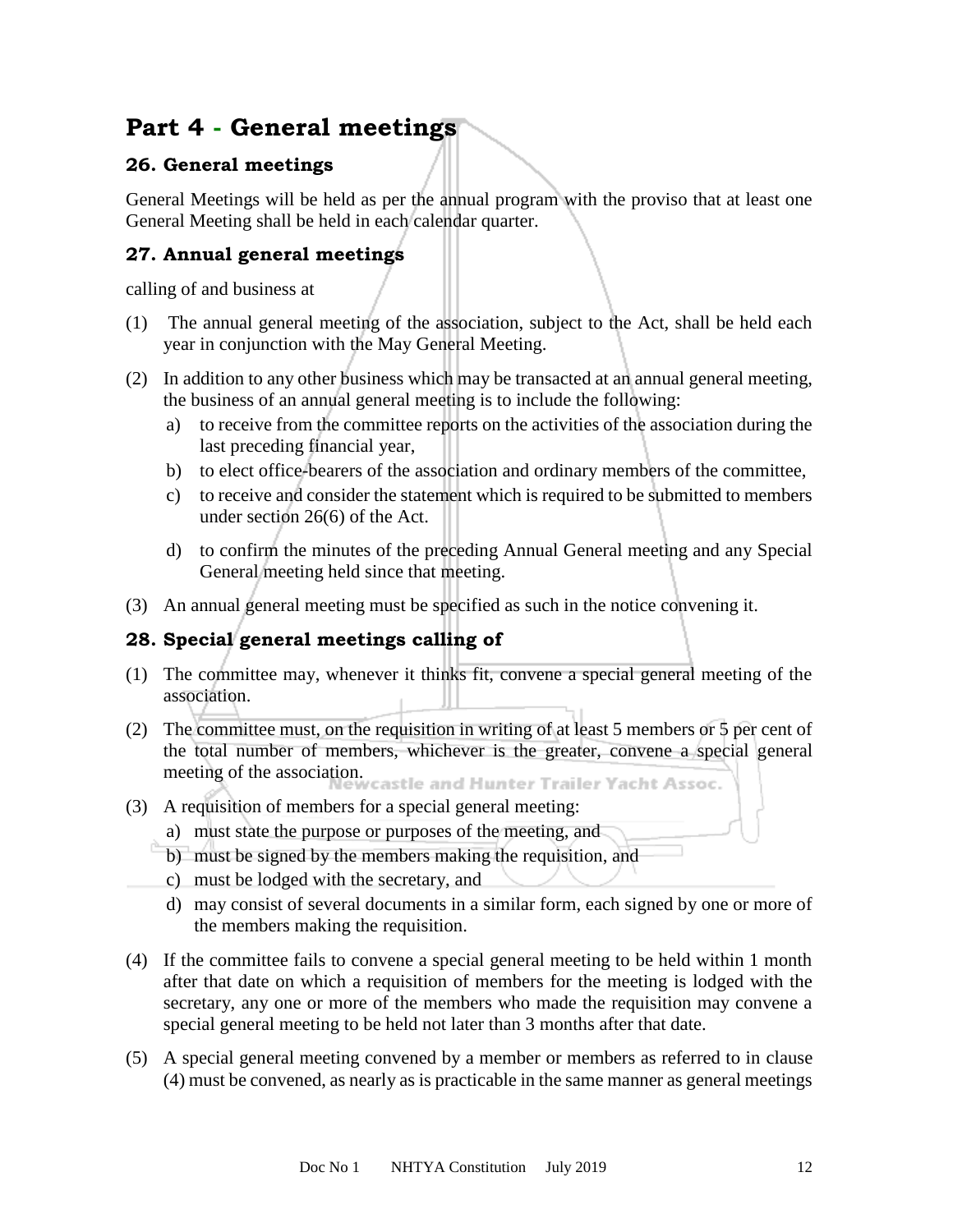are convened by the committee and any member who consequently incurs expenses is entitled to be reimbursed by the association for any expense so incurred.

## **29. Notice**

- (1) Except if the nature of the business proposed to be dealt with at a general meeting requires a special resolution of the association, the secretary must, at least 14 days before the date fixed for the holding of the general meeting, give a notice to each member specifying the place, date and time of the meeting and the nature of the business proposed to be transacted at the meeting. A notice in the Association's periodical Newsletter will satisfy this clause.
- (2) If the nature of the business proposed to be dealt with at a general meeting requires a special resolution of the association, the secretary must, at least 21 days before the date fixed for the holding of the general meeting, cause notice to be given to each member specifying, in addition to the matter required under clause (1), the intention to propose the resolution as a special resolution. A notice in the Association's periodical Newsletter will satisfy this clause.
- (3) No business other than that specified in the notice convening a special general meeting is to be transacted at the meeting except, in the case of an annual general meeting, business which may be transacted under rule 27(2).
- (4) A member desiring to bring any business before a general meeting may give notice in writing of that business to the secretary who must include that business in the next notice calling a general meeting given after receipt of the notice from the member.

## **30. Procedure**

- (1) No item of business is to be transacted at a general meeting unless a quorum of members entitled under these rules to vote is present during the time the meeting is considering that item.
- (2) Five members present in person (being members entitled under these rules to vote at a general meeting) constitute a quorum for the transaction of the business of a general meeting.
- (3) If within half an hour after the appointed time for the commencement of a general meeting a quorum is not present, the meeting:
	- a) if convened on the requisition of members, is to be dissolved, and

b) in any other case, is to stand adjourned to the same day in the following week at the same time and (unless another place is specified at the time of the adjournment by the person presiding at the meeting or communicated by written notice to members given before the day to which the meeting is adjourned) at the same place.

(4) If at the adjourned meeting a quorum is not present within half an hour after the time appointed for the commencement of the meeting, the members present (being at least 3) is to constitute a quorum.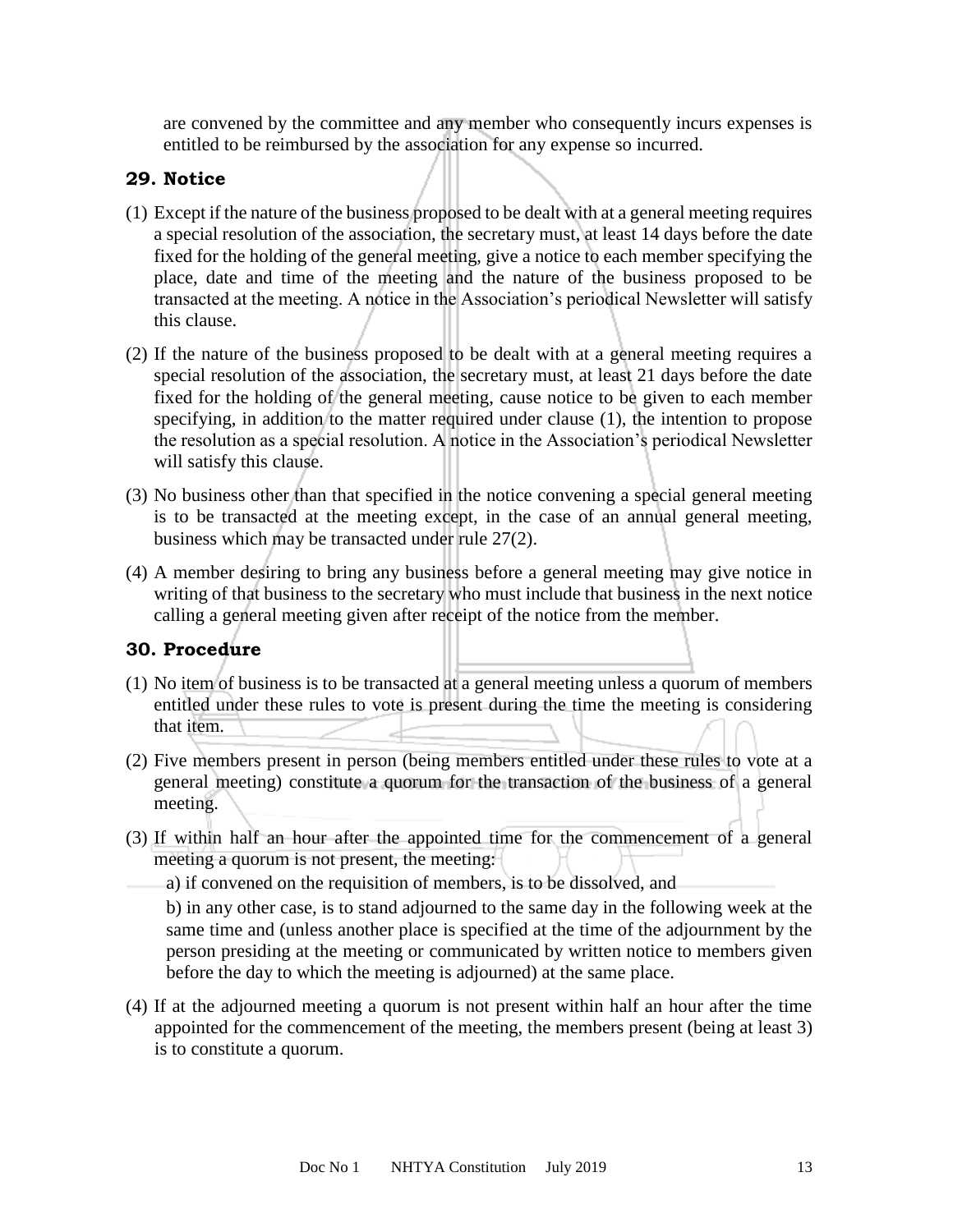#### **31. Presiding member**

- (1) The Commodore or, in the Commodore's absence, the Vice-Commodore, is to preside as chairperson at each general meeting of the association.
- (2) If the Commodore and the Vice Commodore are absent or unwilling to act, the members present must elect one of their number to preside as chairperson at the meeting.

## **32. Adjournment**

- (1) The chairperson of a general meeting at which a quorum is present may, with the consent of the majority of members present at the meeting, adjourn the meeting from time to time and place to place, but no business is to be transacted at an adjourned meeting other than the business left unfinished at the meeting at which the adjournment took place.
- (2) If a general meeting is adjourned for 14 days or more, the secretary must give written or oral notice of the adjourned meeting to each member of the association stating the place, date and time of the meeting and the nature of the business to be transacted at the meeting.
- (3) Except as provided in clauses (1) and (2), notice of an adjournment of a general meeting or of the business to be transacted at an adjourned meeting is not required to be given.

## **33. Making of decisions**

- (1) A question arising at a general meeting of the association is to be determined on a show of hands and, unless before or on the declaration of the show of hands a poll is demanded, a declaration by the chairperson that a resolution has, on a show of hands, been carried or carried unanimously or carried by a particular majority or lost, or an entry to that effect in the minute book of the association, is evidence of the fact without proof of the number or proportion of the votes recorded in favour of or against that resolution.
- (2) At a general meeting of the association, a poll may be demanded by the chairperson or by at least 3 members present in person or by proxy at the meeting.
- (3) If a poll is demanded at a general meeting, the poll must be taken;

a) immediately in the case of a poll which relates to the election of the chairperson of the meeting or to the question of an adjournment, or

b) in any other case, in such manner and at such time before the close of the meeting as the chairperson directs, and the resolution of the poll on the matter is taken to be the resolution of the meeting on that matter.

## **34. Special resolution**

A resolution of the association is a special resolution:

a) if it is passed by a majority which comprises at least three-quarters of such members of the association as, being entitled under these rules so to do, vote in person or by proxy at a general meeting of which at least 21 days written notice specifying the intention to propose the resolution as a special resolution was given in accordance with these rules, or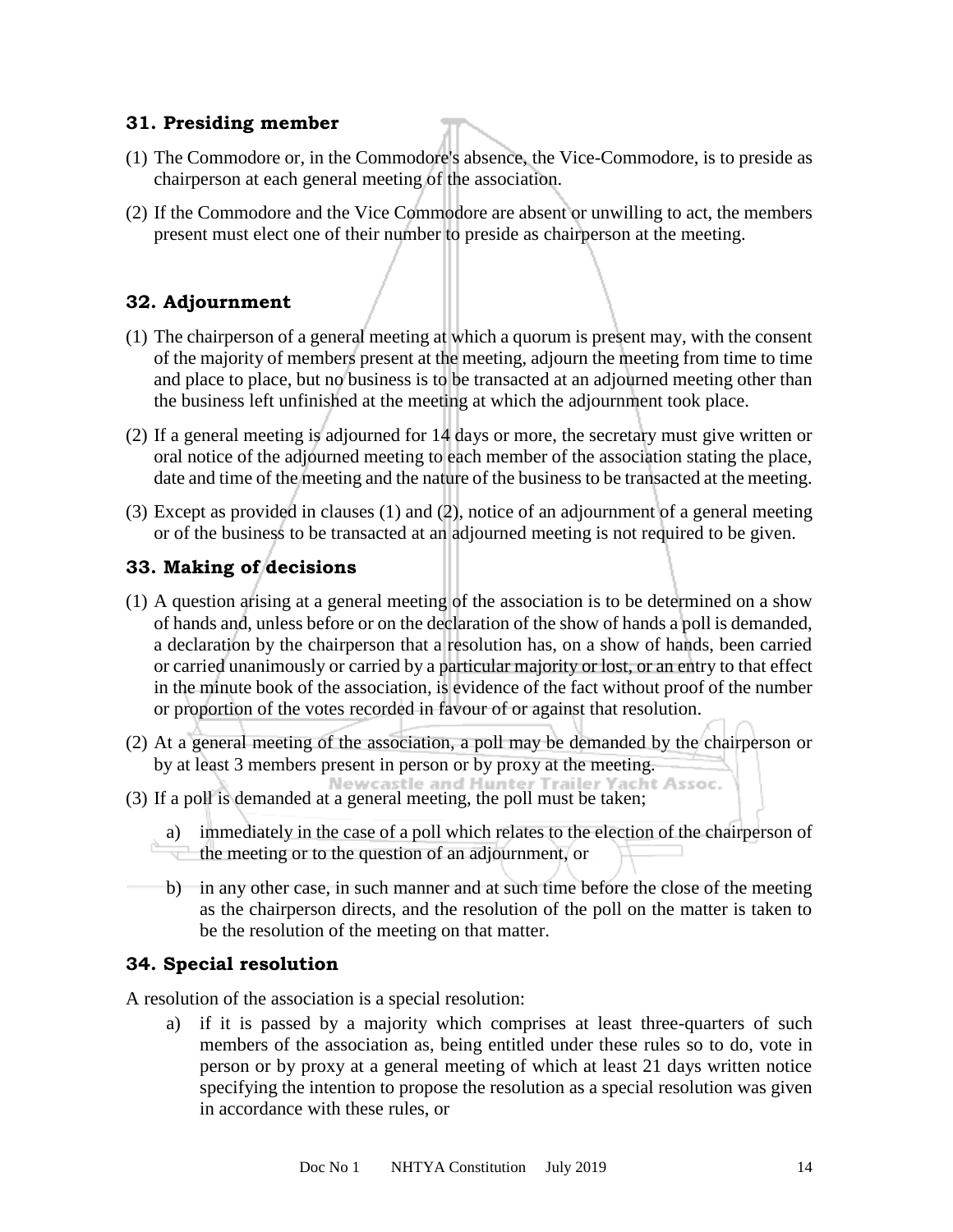b) where it is made to appear to the Director-General that it is not practicable for the resolution to be passed in the manner specified in paragraph (a), if the resolution is passed in a manner specified by the Director-General.

#### **35. Voting**

- (1) On any question arising at a general meeting of the association a member has the voting rights as set out in Clause 4 (2) of this constitution.
- (2) All votes must be given personally or by proxy but no member may hold more than 5 proxies.
- (3) In the case of an equality of votes on a question at a general meeting, the chairperson of the meeting is entitled to exercise a second or casting vote.
- (4) A member or proxy is not entitled to vote at any general meeting of the association unless all money due and payable by the member or proxy to the association has been paid, other than the amount of the annual subscription payable in respect of the then current year.

## **36. Appointment of proxies**

- (1) Each member is to be entitled to appoint another member as proxy by notice given to the secretary prior to the commencement of the meeting in respect of which the proxy is appointed.
- (2) The notice appointing the proxy is to be in the form set out in the Club Document register.

# **Part 5 - Miscellaneous**

## **37. Insurance**

The association may effect and maintain insurance.

## **38. Funds - source**

- Newcastle and Hunter Trailer Yacht Assoc. (1) The funds of the association are to be derived from entrance fees and annual subscriptions of members, donations and, subject to any resolution passed by the association in general meeting, such other sources as the committee determines
- (2) All money received by the association must be deposited as soon as practicable and without deduction to the credit of the association's bank account.
- (3) The association must, as soon as practicable after receiving any money, issue an appropriate receipt.

#### **39. Funds - management**

(1) Subject to any resolution passed by the association in general meeting, the funds of the association are to be used in pursuance of the objects of the association in such manner as the committee determines.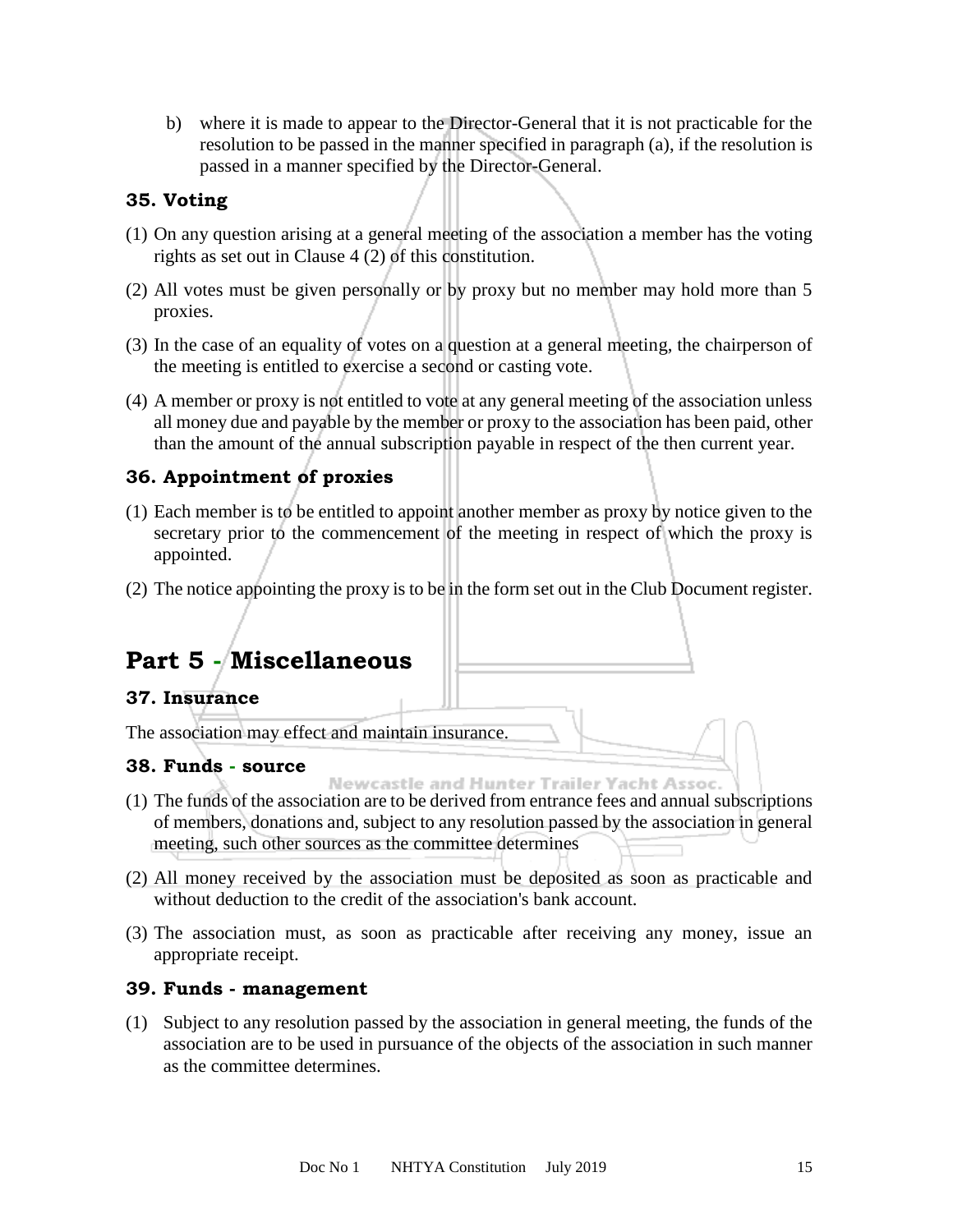- (2) All cheques, drafts, bills of exchange, promissory notes and other negotiable instruments must be signed by any 2 members of the committee or employees of the association, being members or employees authorised to do so by the committee.
- (3) Club funds can be managed by 2 separate accounts, a Primary account and a Debit account, with up to but not exceeding 3 linked "Debit" cards. The Debit cards in total are not to holding more than 6 times the cost of annual subscription for that year at any time.
- (4) The Management Committee at a management committee meeting shall be authorised to apply an amount, not more than six times the cost of annual subscriptions for that year, to cover items of minor expenditure. The Management Committee shall have no other authority to commit the Association for other items of expenditure without the approval of a majority vote at a general meeting.
- (5) A decision to wind up the Association can only be taken at a General Meeting.
- (6) In the event of the Association being dissolved, three (3) Trustees shall be appointed at the general meeting at which the resolution to dissolve is taken. The funds of the Association will remain in the trust of these trustees for a period of three (3) years during which time they shall have the power to meet all debts of the dissolved Association. If the Association has not recommenced activities and elected office bearers and a committee with in three (3) years of the due date of dissolution the trustees shall have the power to disperse the remaining funds to local non-profit organization(s) of their choice.

## **40. Alteration of objectives and rules**

The statement of objects and these rules may be altered, rescinded or added to only by a special resolution of the association.

## **41. Common seal**

- (1) The common seal of the association must be kept in the custody of the public officer.
- (2) The common seal must not be affixed to any instrument except by the authority of the committee and the affixing of the common seal must be attested by the signatures either of 2 members of the committee or of 1 member of the committee and of the public officer or secretary.

#### **42. Custody of books**

Except as otherwise provided by these rules, the public officer must keep in his or her custody or under his or her control all records, books and other documents relating to the association.

#### **43. Inspection of books**

The records, books and other documents of the association must be open to inspection, free of charge, by a member of the association at any reasonable hour.